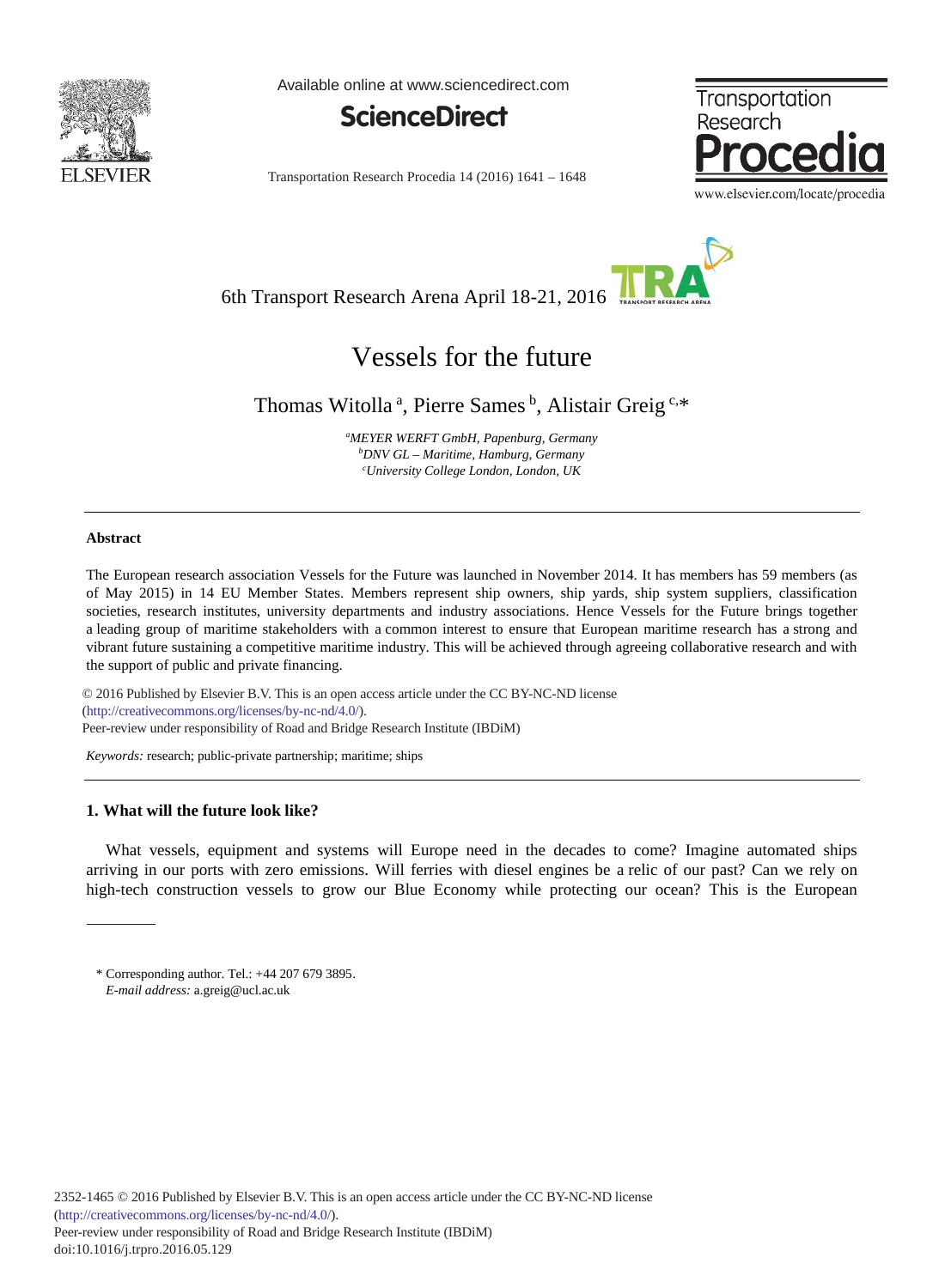Commission's vision for our future, but it is only achievable if our best marine engineers and researchers focus on the necessary maritime technologies. The approach to innovation that we decide today will shape our ocean space and business tomorrow. The European Research Association Vessels for the Future will capitalise on the European strengths in R&D and leading position in high value ship segments, whilst also recognising opportunities for growth through the deployment of new and developing technologies, across the maritime sector.

#### **2. What is at stake?**

#### *2.1. Jobs and innovation*

The maritime technology sector is a strong strategic partner for the European Commission, solving societal challenges while growing the Blue Economy. Cutting edge research directly benefits Europe's maritime industry cluster and supports essential trading arteries for the EU, whilst generating  $\bigoplus$  billion per year and sustains 500,000 jobs. Europe is the global leader in high added-value vessels, high-tech systems and specialist equipment. This sector in turn facilitates the EU's Blue Economy, which supports 5.4 million European jobs and represents a gross added value of just under €500 billion per year covering wide ranging shipping operations, ports facilities, a host of coastal industries, off-shore operations, inland and seagoing passenger and cargo trades and European security.

However, the prevailing approach to private and public funding has created a fragmented maritime Research Development and Innovation (RDI) landscape across Member States. Without more collaborative research specifically aligned with EU priorities, we cannot improve the profitability of industrial innovation. Plus, the narrowing knowledge gap with other parts of the world sees research opportunities and investment shifting away from the EU. That is why we are committed to world class RDI in partnership with the EU. In Vessels for the Future we believe we have the right combination of stakeholders to make a significant impact on the EU's policies for Job creation, development of the Digital market and Energy union.

#### *2.2. Safe, efficient and clean transport*

We live in a fast moving era when systems and services are changing at mega pace. Transport is no exception and all modes of transport are under the spotlight to reduce loss of life, both directly by reducing accidents and indirectly through the effects that emissions have on our environment and consequently on human life.

Looking at a longer timeframe, the volume of seaborne trade is expected to at least double by 2030 with a corresponding increase in the world shipping fleet. This will create an unprecedented demand for new technology that can reduce overall emissions and increased levels of safety that can only be met through the increased collaboration and funding provided by the Vessels for the Future envisaged cPPP. Thus, safer, efficient, cleaner shipping brings a double benefit, it not only makes for a safer world but can produce economic benefits for business.

Like other industries, tapping into the digital economy will be crucial in the maritime industry's endeavour to improve safety and protect the environment and meet the expectations of the European Union and society at large. We foresee smart ships of the future operating in EU waters delivering cargo without delay and at reduced cost to industry and society.

In addition to this, ships are major producers and consumers of energy. A major part of the work envisaged within the Partnership will therefore include improving the use of energy. But when considering long term horizons, managing the connections to the grid in port could provide benefits for both emissions reduction or, in reverse, supplying emergency power to the grid in times of crisis.

#### **3. Solutions in partnership**

To maintain Europe's market leadership and deliver on Europe's flagship policies, the maritime community believes there is a strong case for the European Commission to establish a contractual Public Private Partnership (cPPP) to promote, coordinate and facilitate pre-competitive RDI of waterborne technologies.

Through this partnership, the recently launched ʻVessels for the Future Research Association' aims to facilitate joint industry projects. These projects bring together the multi-disciplinary consortia needed to develop key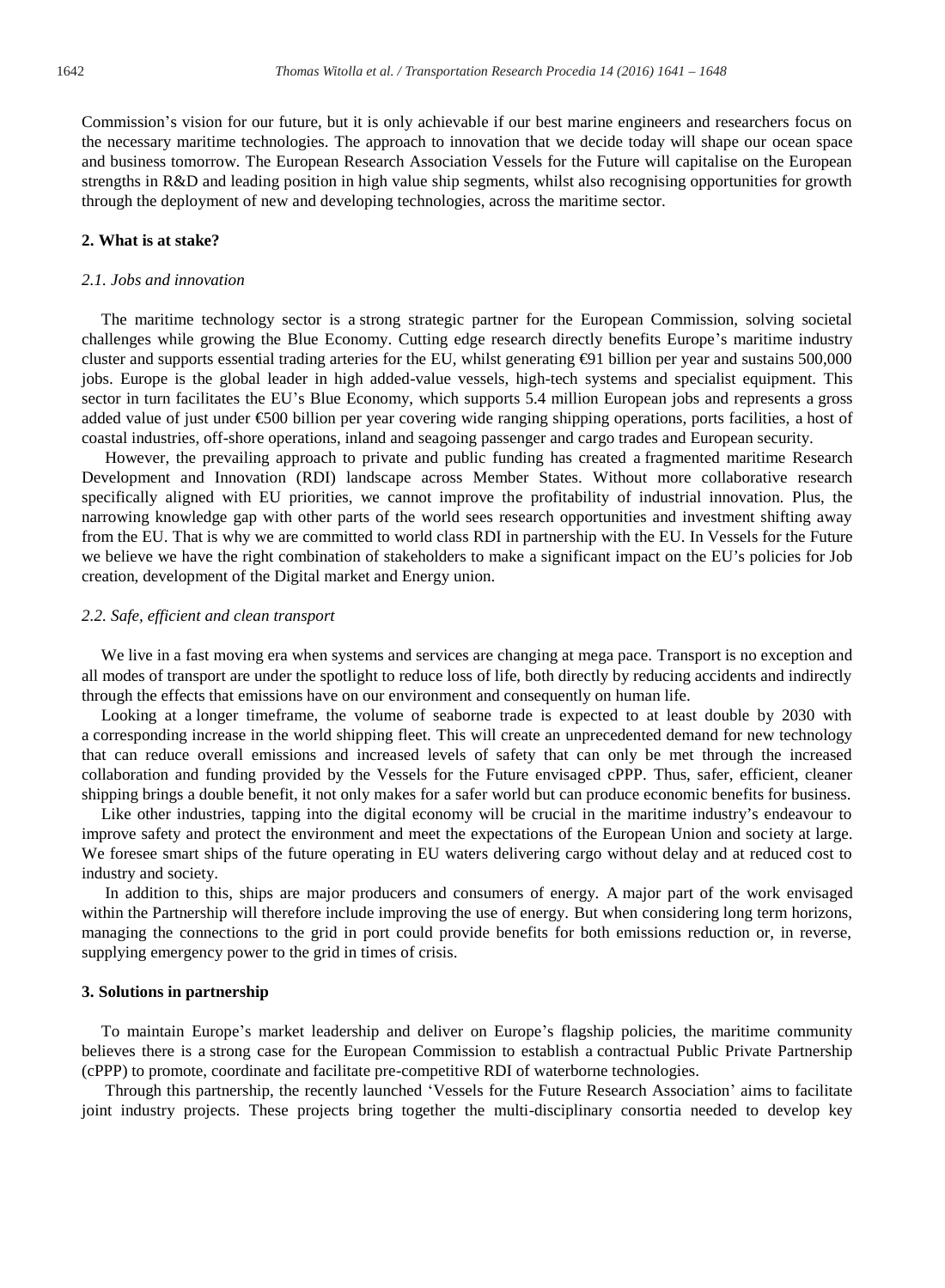maritime technologies, demonstrate their benefits to investors and speed up introduction to market. The multi-annual RDI roadmap of Vessels for the Future aligns with the strategic research agenda developed through the Waterborne Technology Platform.

## *3.1. Prioritise RDI*

Through the Partnership, the industry has more influence on the RDI priorities being called and the European Commission can ensure that RDI topics are relevant for the industry which in turn means faster technology uptake. With long-term commitment from the maritime industry and the EU Commission, the envisaged Partnership facilitates addressing larger societal and industrial challenges through assembling a critical mass of research resources.

#### *3.2. Innovate with transparency*

The Partnership not only facilitates more cross-border collaboration, it also provides transparency and promotes wider consortia with more participation, including larger representation of the sector's many SMEs.

#### *3.3. Leverage the effect of public and industry funding*

Particularly given the shortage of technical skills, it makes sense for the maritime community to pool together specific competences into consortia to research effective solutions, fulfilling business and policy objectives and promoting lasting cooperation.

#### *3.4. Demonstrate innovation to investors*

The Partnership will deploy a large-scale, industry-wide demonstrator to test and showcase new system technologies at ship level. This will accelerate the market uptake of technologies of both breakthrough and incremental RDI.

#### *3.5. Economic impact*

Investment in R&D is essential for the long term future of any area of business and especially in the maritime sector where the challenges and competition are high. For Europe it is critical to protect and grow a thriving sector. Looking at the maritime market segmentation, Europe has the highest value technology rich products and these rely on a strong pipeline of technological ideas. Investing in front end R&D has the potential to deliver significant impact when the output is translated downstream into new market leading products. The impact in development of new equipment, ship types and sophisticated systems linked to the needs of the Blue Growth economy could be several orders of magnitude higher than what could be achieved through direct investment in manufacturing. The European maritime industry cannot hope to stay competitive with other parts of the World if it fails to invest in future vessels and the infrastructure that supports trade. Research and Development investment provides a strong leverage in protecting this industry. Even a 1% uplift would create 50,000 new jobs and protect a substantial European workforce.

#### **4. Societal and industrial challenges and technology focus areas**

Planned development activities address the societal challenges of creating safer and more efficient maritime transport as well as sustain a competitive industry able to create new high-tech jobs for Europe. The following target technology areas have been identified for the period towards 2020:

• Towards safer maritime transport through better accident avoidance, more resilient ships and their systems and by improving lifesaving and rescue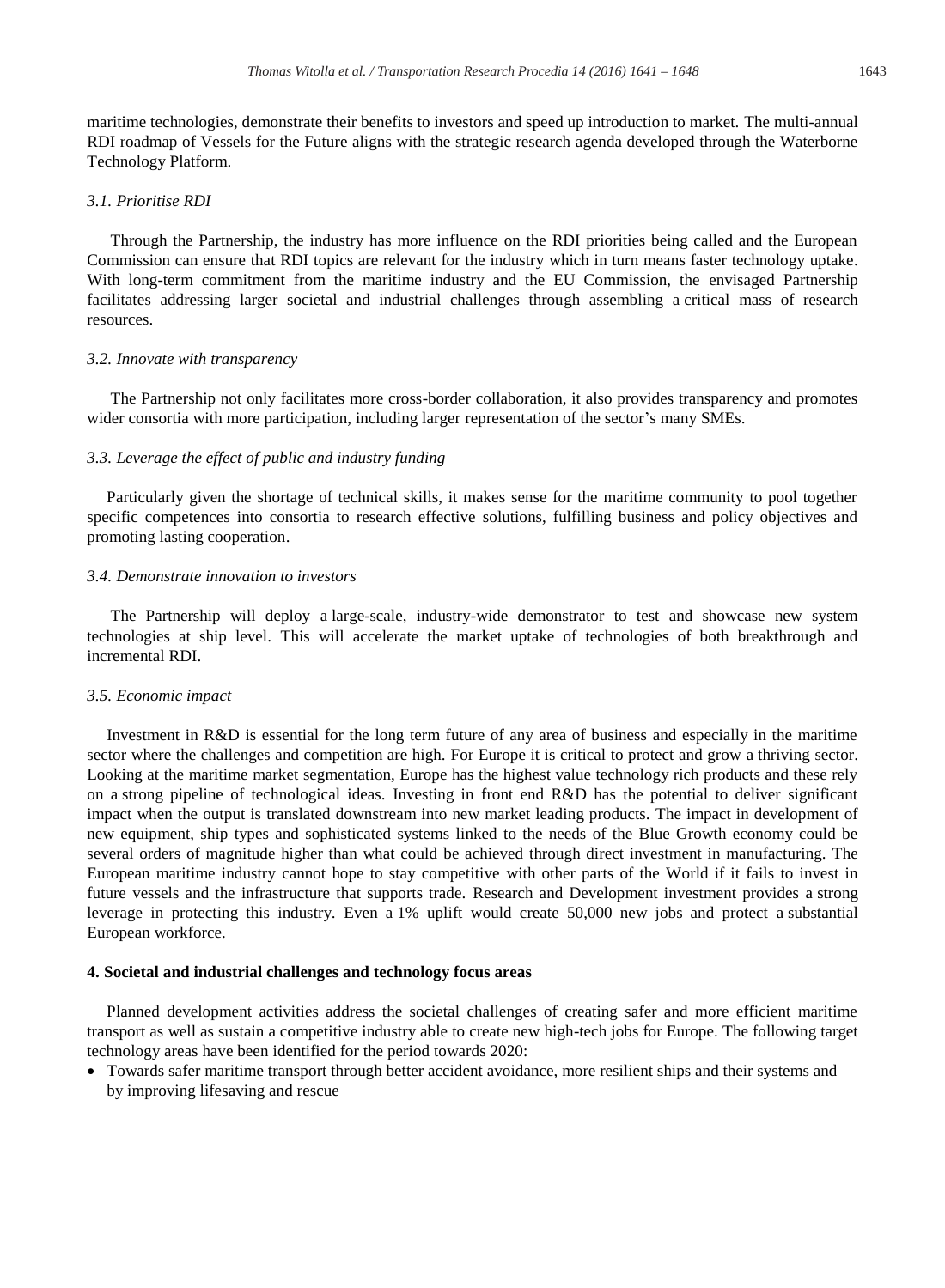- Towards more efficient and environmentally friendly maritime transport through reducing ship resistance, using cleaner fuels, energy storage and propulsion systems as well as advanced energy management to optimise the mix of available power sources and consumers
- Towards a more competitive industry through integration of advanced materials, automated production, new vessel concept addressing new transport and Blue Growth-related services, a virtual vessel demonstrator and by embracing big data in the maritime industry

#### **5. Business growth opportunities and challenges**

#### *5.1. Blue growth*

Europeans use their ocean space for more than transport. Opportunities exist in food and energy production, mineral exploitation, manufacturing, urban dwelling, leisure and tourism. The Partnership focuses RDI on developing the technology to make Europe's Blue Growth ambitions technically and economically viable by development of the required vessels.

#### *5.2. Increased global competitiveness*

There is fierce competition in the shipbuilding sector from the Far East, however, it is important to recognise European strengths in some leading market segments. These include 90% global share of the cruise shipbuilding, 80% in the mega yachts, around 50% market share of the marine equipment and systems manufacturing sector, 35% share of the military construction and a wealth of expertise in the building and equipping of technology rich specialist vessels. None of this is possible without significant investment in research and development. In Europe this comes from a strong maritime heritage and investment in universities, world renowned research establishments and leading maritime industries. Increased investment in maritime R&D will create not only additional technology based jobs, but help marine manufacturers to continue to compete on the world stage. With appropriate targeting of funds, the research will have a direct impact on European shipbuilding and the marine supply chain competitiveness and align with the European priorities.

#### **6. Technology arenas**

#### *6.1. Technology arena 1: energy management*

Given today's economic climate focus on energy and environmental performance will give the EU shipping industry an added edge to maintain and further promote its leading position internationally. There is clear and well- -argued evidence that any process aimed at improving the performance of both manufacturing and service industries cannot solely be achieved by technological development but also through the careful management and operational procedures. This has been recently acknowledged for safety in S.M.S. Code and for security in the ISPSP Code.

On the same line the introduction of the Ship Energy Efficiency Management Plan (SEEMP) enshrines operational energy management as a key pillar enable vessels operators to meet the challenging and stringent goals proposed by the IMO. This will bring about the implementation of indexes and procedures, the definition of logics for the optimization of the energy management on board, the efficiency of the main movers and of the services and auxiliaries on board and the use of energy from renewable sources. The development of a holistic approach for vessels' energy management remains a challenge where, if addressed, significant efficiency gains can be achieved. Designing and managing ships for optimum efficiency could significantly reduce energy demand. Increasing use of renewable energy and sustainable fuels – as alternative to fossil fuels – is a viable tool to meet these goals. Management of power peaks, optimization of the sailing regime and of ship fuelling, use of storage devices, etc., coupled with the operational procedures can also allow for significant energy efficiency improvements, reduction of pollution, and costs.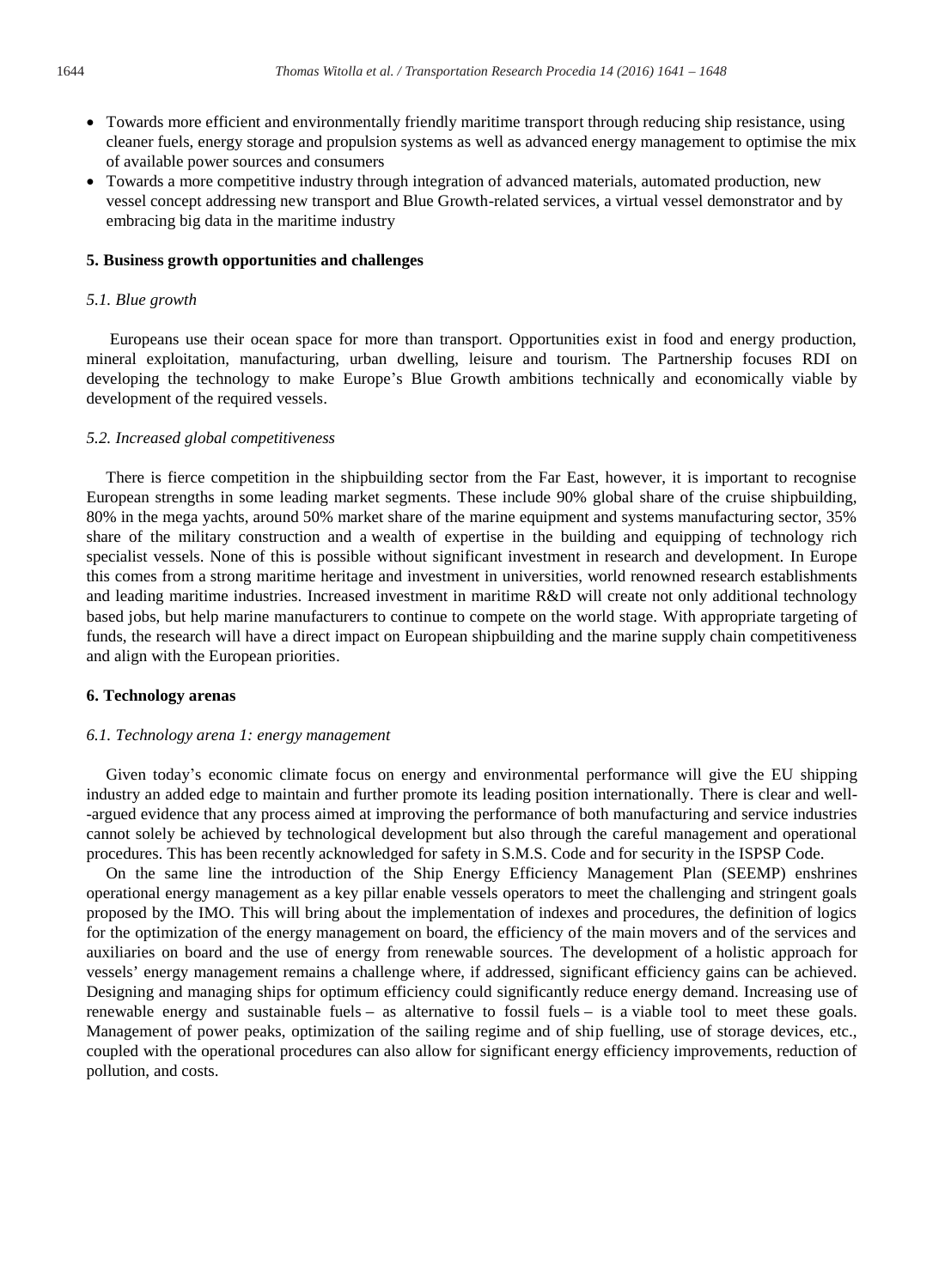#### *6.2. Technology arena 2: hull/water interaction*

Hull-water interaction encompasses hydrodynamic science and it is the distinguishing key factor of waterborne in respect with other modes of transport. Energy used by a vessel to advance through water accounts for 60% to 90% of the total vessel energy consumption. In recent years major efforts have been made to reduce the wave resistance. The fundamental mechanism of friction resistance generation still has to be fully understood. Research is essential for looking at viscous resistance mechanisms and its control options, advance antifouling paints, air lubrication techniques and overall improvements of CFD modelling tools. Moreover most of the safety related issues stem from operations in harsh weather conditions (such as large waves in heavy seas, ice navigation, etc.); therefore research is foreseen to develop tools for operation in real environmental conditions enlarging and making it safer. While addressing viscous resistance contributes to the achievement of the IMO targets as set in the Energy Efficiency Design Index regulation, environmental benefits are expected by developing noise mitigation design and operational techniques aiming to reduce noise generated by cavitation, flow, structure vibrations and prime movers.

#### *6.3. Technology arena 3: digital waterborne traffic*

Digital waterborne transport and logistics includes e-Maritime and e-Navigation, it offers a framework vision to make maritime transport safer, more secure, more environmentally friendly and more competitive. Value added digital information products and services are therefore needed for ship operation and shipping, to better exploit available data and the use of advanced information and communication technologies (ICT). These products and services will also help to increase ship automation and the control of operational processes, such as compliance management and remote maintenance, and facilitate the streaming of synthesised information from disparate sources to assist decision making.

Digital waterborne transport is based on information and communication technologies for the functioning of the European maritime transport space without barriers and to improve safety and overall efficiency of the maritime activities. The EU's e-Maritime initiative is aimed at making maritime transport *safer, more secure, more environmentally friendly, more effective and more competitive by improving knowledge, facilitating business networking, and dealing with externalities*. Greater progress in the use of advanced information and communication technologies, for working and doing business in the maritime transport sector, will deliver benefits in terms of competitive advantage and sustainability for the European maritime industries.

By 2020 the majority of the shipping fleet will have adopted e-Navigation and e-maritime technologies for all aspects of ship operation: from intelligent ships with automated processes, smart real-time maintenance and condition monitoring, advanced navigation systems, smart sensors for piracy avoidance, and actuator networks. Improved real-time monitoring and collection of information on ships' environmental performance, integrated into the SafeSeaNet vessel traffic monitoring and information system, will also support maritime transport safety and security, as well as protecting the environment from ship-source pollution.

#### *6.4. Technology arena 4: materials, design and production*

Research on new materials, for a vessel's structural and non-structural components, can meet the safety and eco- -efficiency targets set in Vessels for the Future. The research strands focus on reducing the weight; improving performances in terms of strength, corrosion and fatigue resistance; low or high temperature behaviour; aptitude for manufacturing processes (joining, deformations, systems installation); the life cycle performance and the recyclability, etc. of the vessel. The achievements are expected to lead to lighter and more environmentally friendly vessels, offering important opportunities for breakthrough solutions. The research includes non-metallic structures, bio-material structures, high quality high strength steel, alloys and composite structures for vessel hull and for vessel components.

By adopting new materials research his needed in the area of the vessel production technologies, for the development of low distortion welding techniques, especially for low thickness plates; for three dimensions structures; wider introduction of bonding techniques; low cost flexible joining techniques; simple mobile automation tools; extended automation in hull assembly and outfitting phases; composites and metal sandwich processing. The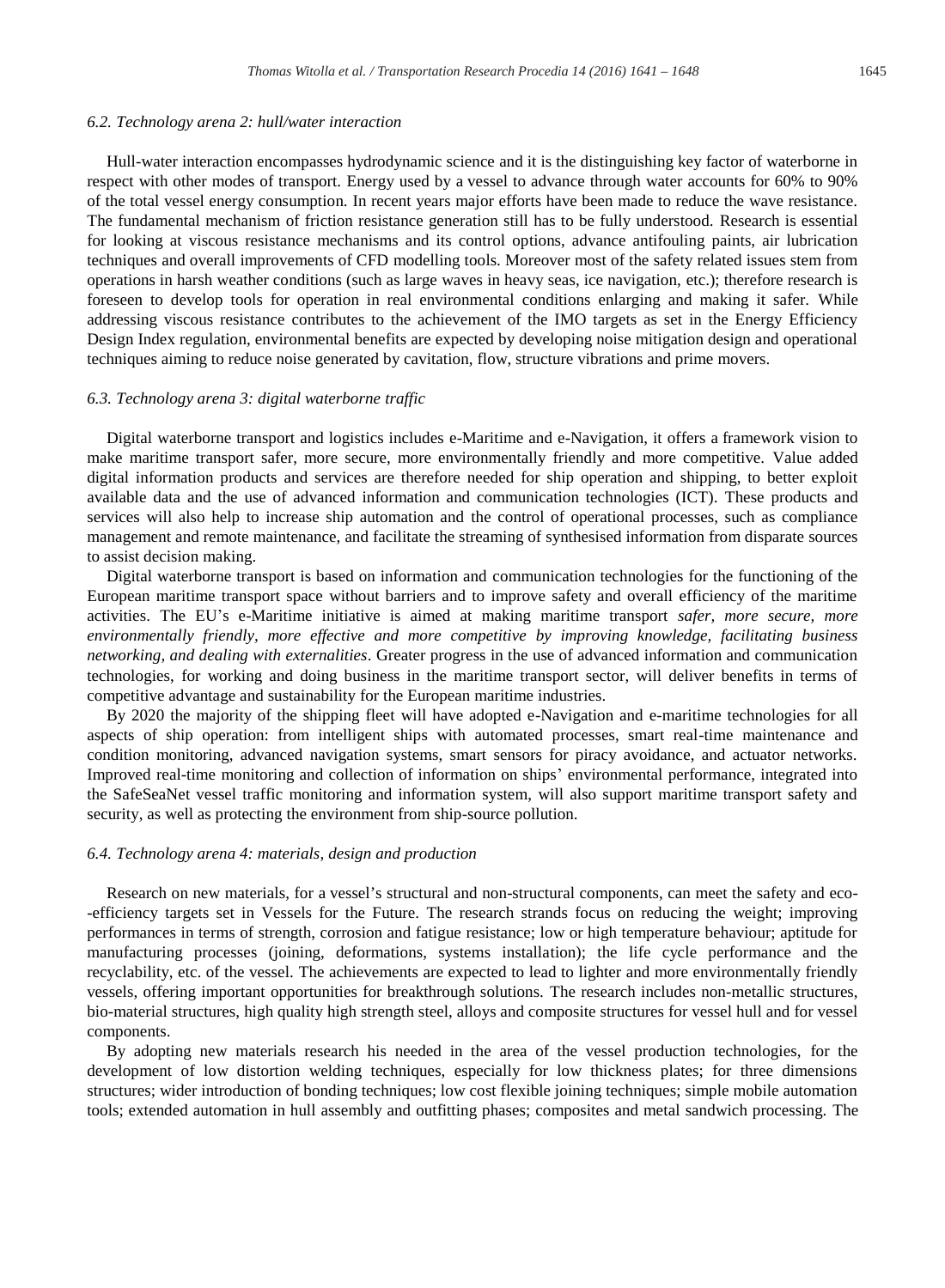changing waterborne markets are also implying research is needed in the areas of new business concepts for a cooperative production; sophisticated planning tools; e-production tools for managing multi-site work.

In the area of design a significant part of research activities need to be dedicated to a holistic approach in order to identify shipping related risks, to develop safer and more environmentally friendly vessels and support operators to maintain safety levels during the entire life cycle. Safety (risk) management will be a continuous process, starting from the concept design phase (risk reduction – mitigation) and continuing through the vessel operational life (managing residual risks) and in case of accidents (crisis management). ICT improved solutions tools will have to represent essential instruments for the vessel designer in the various phases of their activities. The basic design phase will use simulation combined with 3D models. The detail design phase will develop new platform solutions. The production and work programming phase, will promote proper instruments for the production engineering and hull and outfitting production simulations, up to the vessel delivery phase. RDI results stemming from this TA should also be adapted to allow for the retrofitting process (from procurement to delivery) of vessels in order to meet existing and forthcoming regulation

#### *6.5. Technology arena 5: propulsion systems and fuel*

As recognised in the Clean Fuel Strategy announced by EC 24/1/13 the shift from heavy fuel oil to a mix of alternative and cleaner fuel will reduce the overdependence on oil and develop a Waterborne industry that is ready to respond to the demands of the 21st century. The primary objective of the research is to develop marine propulsion systems and auxiliary engines capable of lowering the ship emission footprint in a sustainable way. This will result in a greener fleet by improving marine power plant integration and optimisation.

RDI activities will enable fuel flexible engines by developing and demonstrating technologies able to cope with the emerging clean fuels such as LNG, bio-fuel and synthetic fuels. At the same time, where these options are not yet available (i.e. ocean going vessels) RDI efforts are planned on post-treatment technologies e.g. emission abatement. This will add to a paradigm shift in marine propulsion with the aim of working towards a zero emission engine.

It has been identified that there is a constant need for adaptation of different services and new operational practices of engines; RDI to develop such adaptive marine power plants is foreseen with the aim to deliver systems capable to implement learning logics, predictive and integrated model based controls. R&D results stemming from this TA should also be adapted to allow for the retrofitting of ships in service in order to meet existing and forthcoming regulations. Given the operational life of a vessel (approximately 30 years) this can give an added value to ship owners by making it cost efficient and lowering fuel consumption.

#### *6.6. Technology arena 6: new vessels and systems concepts*

The sea is offering a host of opportunities to be exploited. Given the sometimes challenging accessibility of natural resources and harsh environment in which vessels have to operate in, new concepts to harness these opportunities need to be explored, e.g. arctic operation, vessels for activities at far or deep seas, maintenance vessels, research and survey vessels, etc. Traditional waterborne activities should not be forgotten and therefore the improvement of vessel concepts e.g. fishing vessels, cruise liners, should also be given due attention.

Moving beyond vessels, multi-purpose platforms and specific tooling products (UVs, robots, services, etc.) to harness the economic opportunities from the sea e.g. fish farming, marine energy conversion, sea operations, etc. need further research. Proposed activities include feasibility studies (concept definition, simulation and model testing, etc.), definition studies, and demonstrators for some of the key technologies. More specifically RDI should look at architecture and integrated solutions; positioning and attitude control; and energy production and management.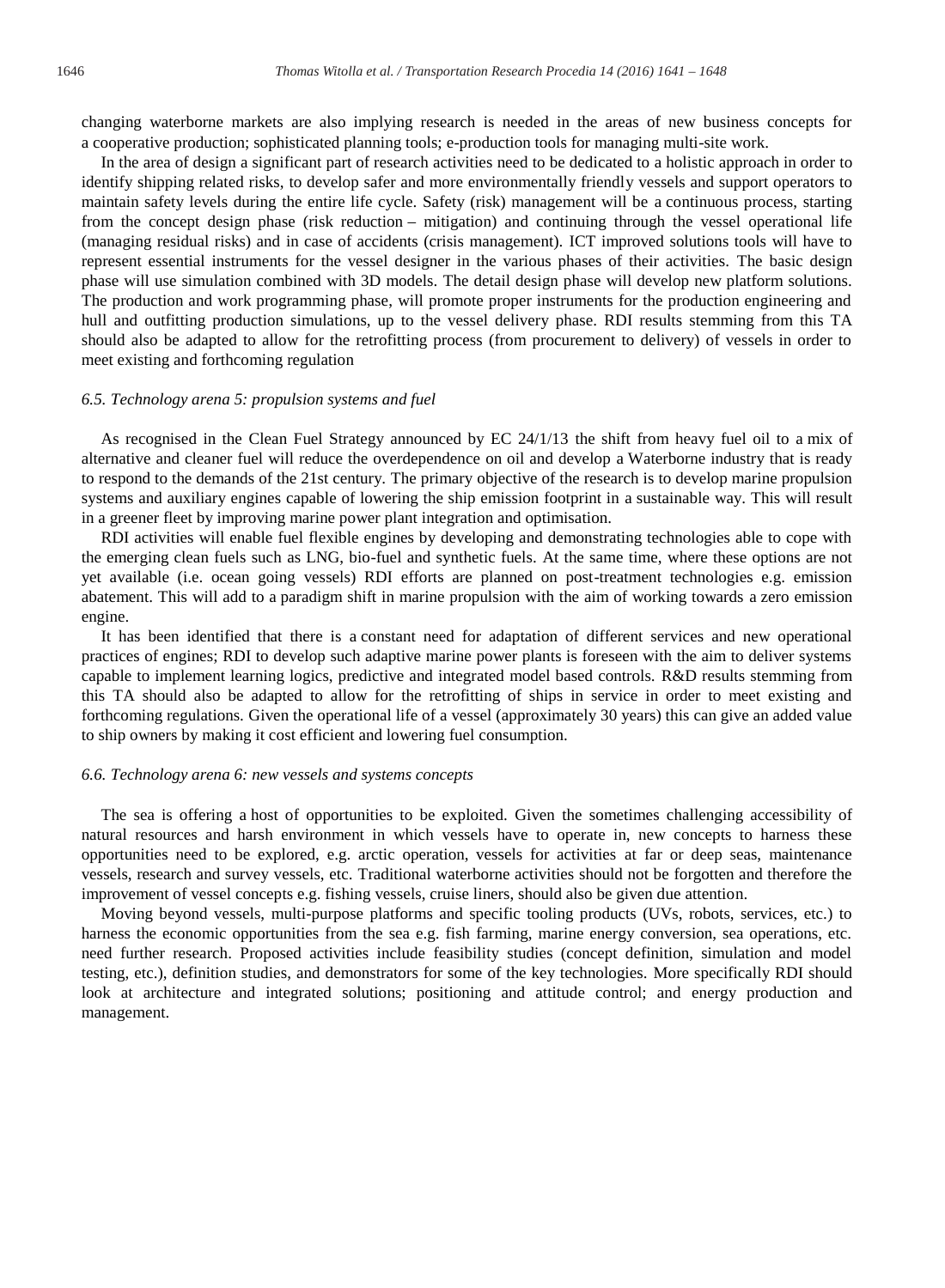#### *6.7. Technology arena 7: safety*

Ship safety permeates all physical and temporal boundaries and as such it is the most influential factor in ship design and operation. As a result, the subject of ship safety is one of the fastest changing topics, absorbing all forms of knowledge in the strife to respond to unrelenting societal pressure for higher safety standards and do so cost- -effectively. All human activity in a "risky" environment, such as the sea, is fraught with wide-ranging problems that tend to undermine safety. This calls for a "safety system" that is generic and flexible for ease of adaptation to change, holistic for ease of transcending complexity and sustainable for ease of gaining wider acceptance and support, thus nurturing safety culture and providing a mechanism for continuous improvement.

Such requirements demonstrate the challenges facing the maritime profession. This is particularly true for knowledge-intensive and safety-critical ships, where the need for innovation creates unprecedented safety challenges. The Design for Safety philosophy and the ensuing formalised methodology Risk-Based Design developed and introduced to the maritime industry through the SAFER EURORO Thematic Network that culminated to SAFEDOR and the introduction to IMO of the Safety Level and Goal-Based Standards were meant to ensure that rendering safety a design driver would incentivise the maritime industry to seek cost-effective safety solutions, in response to rising societal expectations for safety.

The impact of these developments on maritime safety has been colossal and is still being delivered but new challenges are emerging that require another step change, namely developing, utilising, measuring and accounting for all measures of risk avoidance/reduction/mitigation/control in ship design and operation (including emergencies) to enable and facilitate focus on all types and ages of ships through a fit for purpose regulatory framework that will be developed, implemented and demonstrated with the aim of being taken again to IMO to facilitate, guide and support our strife towards zero-risk-tolerance shipping.

#### *6.8. Technology arena 8: virtual vessel demonstrator*

Vessels and maritime assets at large are increasingly complex products that have to comply with multiple constraints like energy efficiency, environmental-friendliness, a high level of safety, use of innovative materials, enhanced production means and processes and including safer waterborne transport. These challenges will be addressed in relevant R&DI projects requesting improved and powerful simulation and computation tools to develop and test physical and/or virtual prototypes from the design phase to the dismantling one including the operational phase of the vessel. Therefore a vessel modelling infrastructure will be developed integrating RDI projects results and stemming knowledge to assess the operational performance over the life cycle of the vessel. The so called pan European Vessel demonstrator infrastructure will provide a holistic approach encompassing a large scope of technological areas from Virtual product to Virtual Life Cycle Assessment including Engineering and Testing facilities as well as operative deployment simulation.

#### **7. Proposed structure**

There are two types of Public-Private Partnerships under Horizon 2020: contractual Public-Private Partnerships (cPPP) and Joint Technology Initiatives (JTIs). cPPPs follow the Horizon 2020 rules and procedures, with industry providing key advice on research priorities. JTIs are run as Joint Undertakings. Both JTI and cPPPs have a legal basis in Article 25 of the Horizon 2020 programme. The contractual arrangement forming the basis for each cPPP is signed by the European Commission and representatives of the respective industry grouping. It specifies the partnership's objectives, commitments, key performance indicators and expected outputs. Each contractual arrangement mentions an indicative budget, although formalisation is only done through the Horizon 2020 work programmes, European Commission (2014).

The Vessels for the Research Association aims to establish a contractual Public-Private Partnership with the European Union. The following elements characterize the foreseen cPPP.

- The industry proposes a multi-annual RDI roadmap outlining research topics and consulting with the EU Commission on the future Horizon 2020 Work Programmes' contents.
- The EU Commission manages the Horizon 2020 Work Programmes and publishes calls.